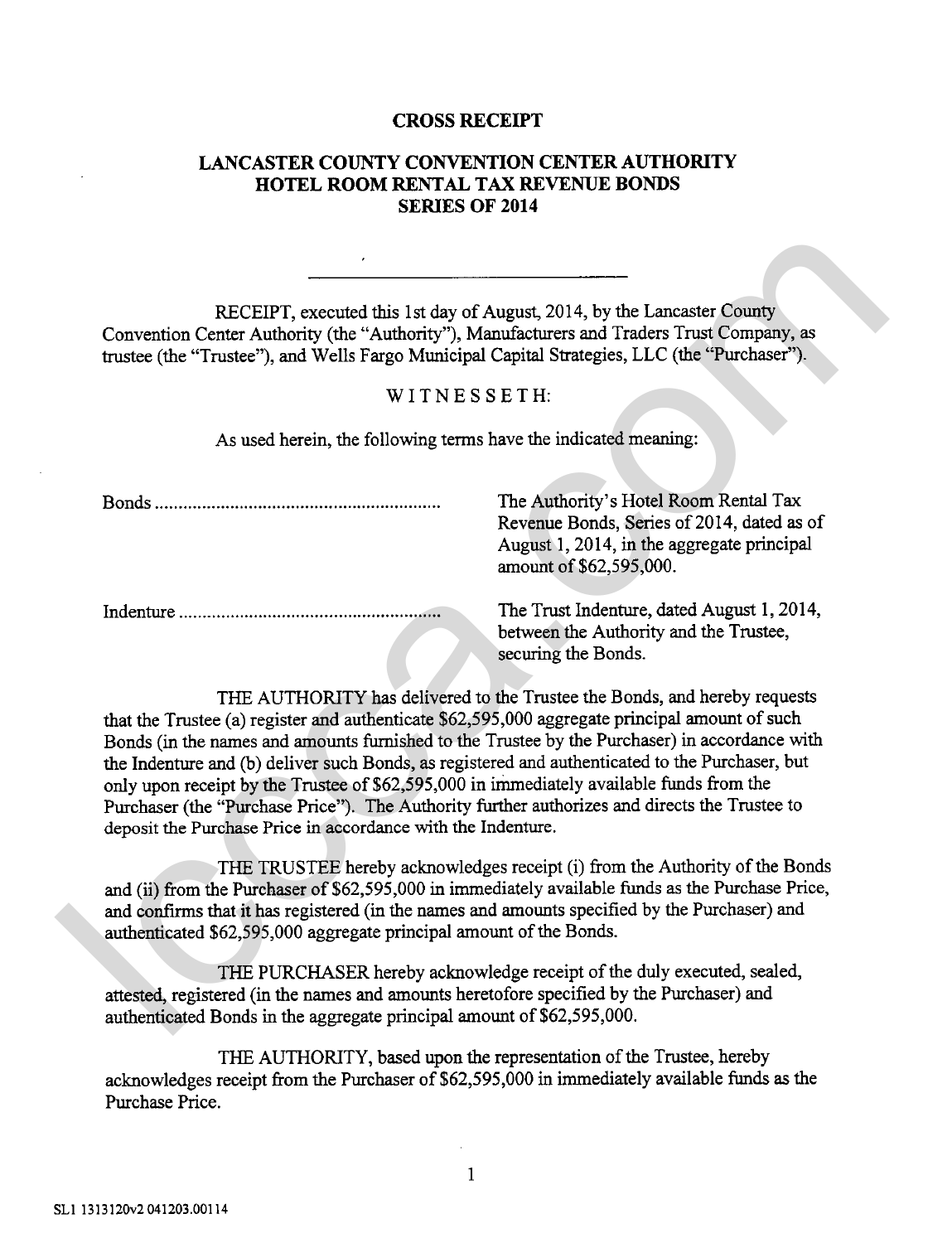IN WITNESS WHEREOF, the parties hereto have executed and delivered this Receipt as of the day and year first above written.

> LANCASTER COUNTY CONVENTION CENTER AUTHORITY

 $By$ 

Kevin F. Fry, Chair

MANUFACTURERS AND TRADERS TRUST COMPANY By<br>
HANUFACTURERS AND TRADERS TRUST<br>
MANUFACTURERS AND TRADERS TRUST<br>
By<br>
WELLS FARCO MORE<br>
STRATEGIES, LLC<br>
BY<br>
CKIRIDA Eng. Vice President<br>
By<br>
CKIRIDA Eng. Vice President

Authorized Officer

WELLS FARGO MUNICIPAL CAPITAL STRATEGIES, LLC

**By** *Kristina Eng, Vice President*